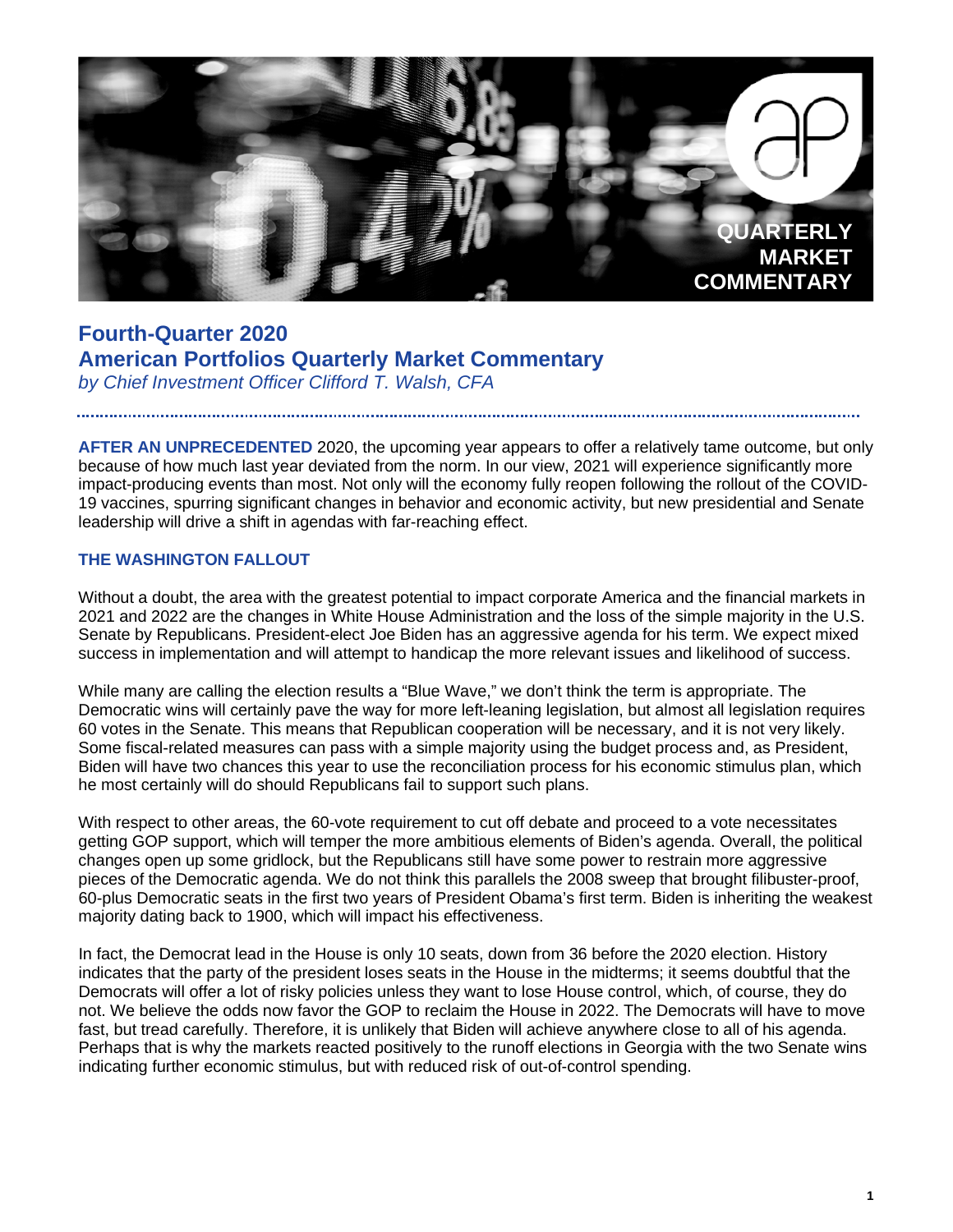

#### **STIMULATION CONVERSATION**

We believe there is a good chance of sufficient bipartisan support for an economic stimulus package that addresses four key areas: state and local aid; expanded unemployment benefits; funding for testing and vaccine distribution; and another round of payments to individual citizens. Small business support could be included, as well.

We think this package could pass in the first quarter and be a solid short-term boost for the economy. Democrats will need Republican support in the Senate, so the risk is that it could take longer. Furthermore, if the reconciliation process is needed instead (because of Republican opposition), it could take longer to pass, as it requires more steps and would take place after a possibly lengthy standoff.

#### **WILL THE TAX MAN COMETH?**

Unlike COVID-relief legislation, which some Republicans might support, there will be little Republican support for tax increases, which makes it very likely that Democrats use the reconciliation process to raise taxes. Social Security is protected during the reconciliation process, but there are no procedural obstacles to raising other taxes via reconciliation.

Congress will likely reverse some of the individual income tax changes that passed in 2017 after President Trump was elected. A net increase in personal taxes is possible; however, it will certainly be more progressive with rates in the top income bracket increasing the most. A restoration of the state and local income and property tax deductions is possible, but not necessarily probable. The 2017 tax law limited this deduction to \$10,000. Restoring this deduction is expensive and regressive, which is likely to lead some progressive Democrats to oppose the change. A few Democratic senators whose states have low- or no-income taxes might also push back at raising personal taxes to restore that deduction.

Capital gains taxes are unlikely to rise as much as Biden has proposed, which threatens to raise these taxes to equate to personal income rates. We think this is aggressive and likely to receive significant pushback. That being said, returning to capital gains and dividend tax rates in the high 20 percent range—similar to the 28 percent rate that President Reagan and a divided Congress agreed to in the Tax Reform Act of 1986 appears possible.

From a corporate tax perspective, Biden has proposed to raise the corporate tax rate from 21 percent to 28 percent; increase the effective tax rate on international intangible income; and to impose a global minimum tax on corporations, among other changes. There will likely not be sufficient support to implement all of these proposals, but there will likely be enough support to raise the corporate tax rate potentially to the mid 20 percent range and to incrementally increase taxation of international corporate income earned by U.S. companies.

#### **THE RISK OF RE-REGULATION**

We expect corporate regulations to increase under Biden's presidency, putting pressure on the broader economy. While regulatory changes cannot pass via the reconciliation process, Democratic control of the Senate will allow Biden to nominate officials who favor more stringent regulation than were previously in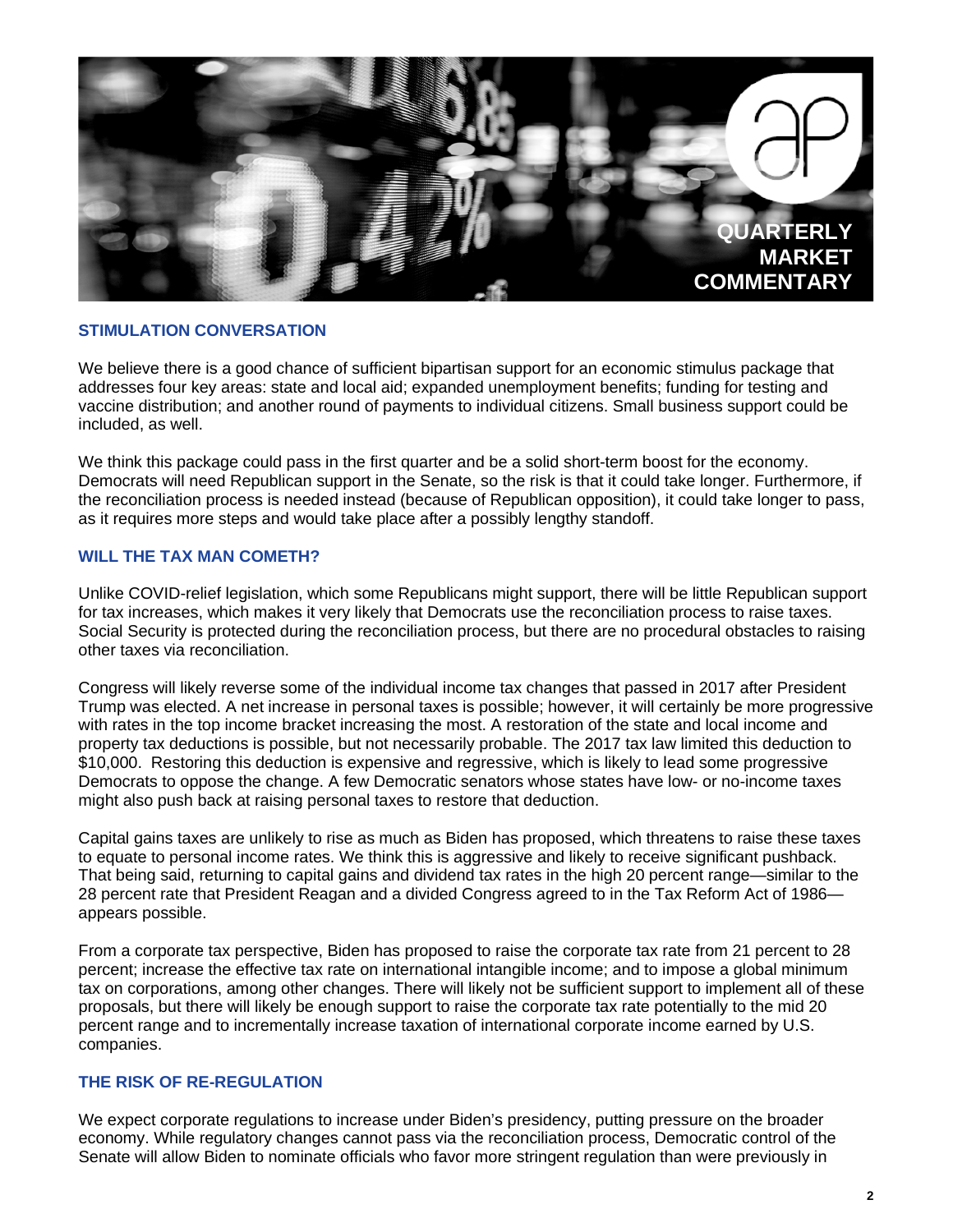

place. Under the Congressional Review Act (CRA), Democrats could also overturn regulations that the Trump Administration implemented since August 2020 with a simple majority in the Senate. While there will most certainly be winners in the financial markets (i.e., clean energy) as a result of increased regulation, we expect it will be a deterrent to growth as it was under the Obama Administration.

### **THE FED AND INTEREST RATES**

With all of the geopolitical changes occurring, the Federal Reserve (the Fed) has taken a back seat for the first time in a while. In the first half of 2020, the Fed took strong action to support the economy and financial markets, cutting the federal funds rate to a range of 0 to .25 percent, opening or expanding a very wide range of facilities designed to support different parts of the bond market, and doubling the size of its balance sheet. This was welcomed by the financial markets, likely fueling a notable increase in asset prices.

The Fed has stated that it expects interest rates to remain at emergency levels through 2023 and will allow inflation to "run hot." At the current time, we do not see any reason to doubt this forecast. While supply disruptions and capacity contraction may put upward pressure on prices in some industries or geographic areas, we point to demographics and secular forces at play to balance this: the graying of America, excessive debt loads and technological innovation—all deflationary in nature.

We think the Fed will remain overshadowed by geopolitics during the next two years. While monetary policy will likely remain accommodative in the short to medium term, we expect its ability to support growth and stimulate the financial markets to wane, as it is unlikely to expand from here. This current phase is likely to be a challenging period for central banks with few remaining tools to provide additional stimulus or manage unexpected challenges, which is why we believe Fed Chairman Jerome Powell has increasingly discussed the need for fiscal stimulus, seemingly hoping to pass the baton to the government.

Should inflation pop up and "run hot" before we expect, the Fed could emerge from the shadows earlier than expected, but we view this as a low probability event at this point.

#### **BELABORING THE LABOR MARKET**

From an economic perspective, our biggest concern is personal income, or lack thereof, which is being suppressed by contracting labor and small business markets. We think this is the largest economic risk currently being overlooked by the financial markets. While the S&P 500 has long outperformed the broader economy, we are growing concerned that share repurchases will not be able to significantly offset declines in consumer spending to meet consensus earnings forecasts for 2021 and 2022.

There is still significant labor-market impairment. Currently, the U.S. economy is still 10 million jobs shy of February levels. Not to mention, nearly 20 million Americans are receiving some sort of government benefit. Recent jobs data shows that the recovery not only stalled in December, but actually contracted. Further deterioration is likely in the coming months, as indicated by the Conference Board's Employment Trends Index, which declined modestly for the first time since May and is down more than 9 percent compared to a year ago.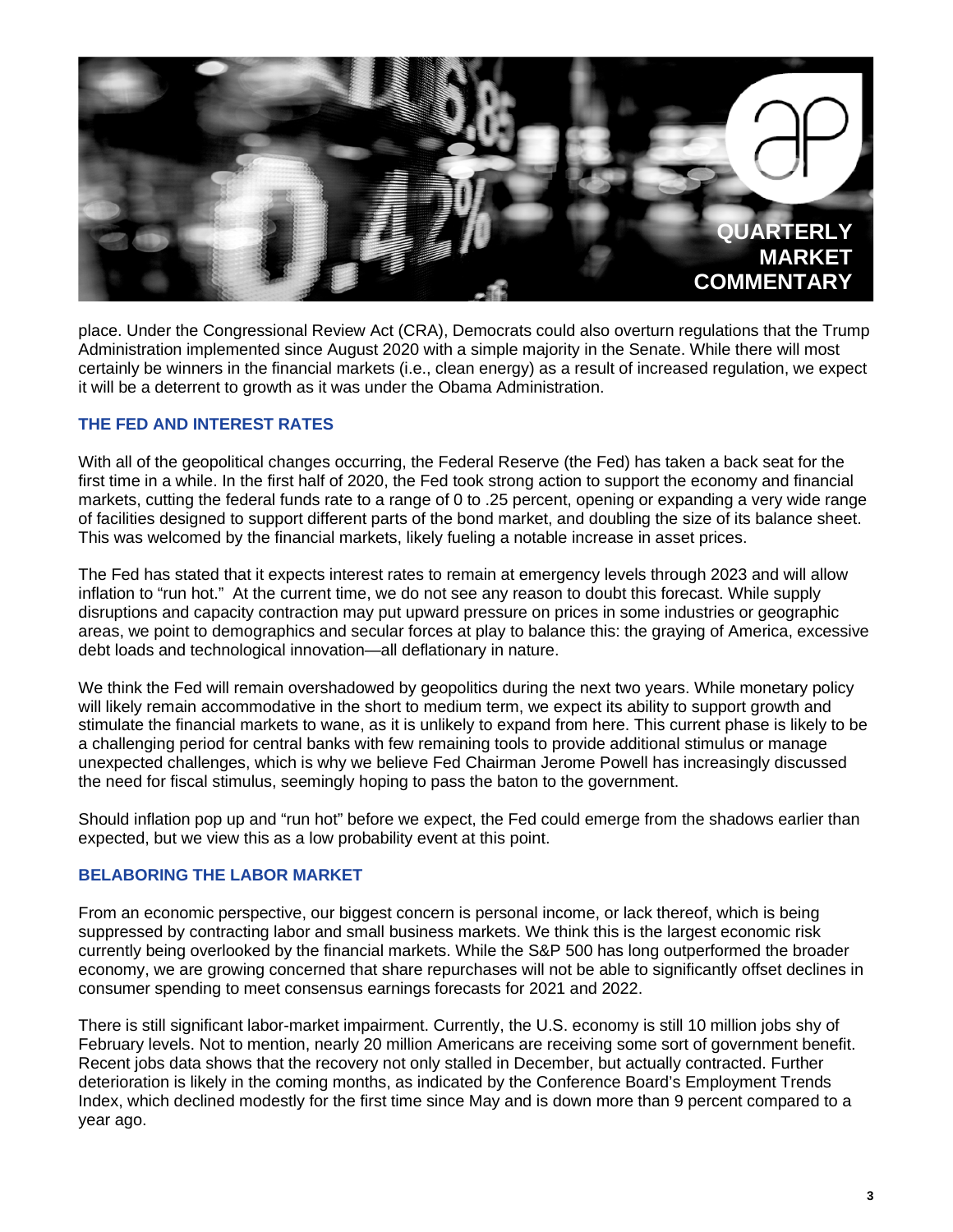

Even if the government backstops the consumer once again, it will be on borrowed money, exacerbating an already-significant debt concern. Consumer spending is 70 percent of the economy during normal times, so this is a significant issue on which we will continue to stay focused.

## **PUTTING IT ALL TOGETHER**

Combining all the moving parts and possible outcomes of the COVID-19 pandemic and changes in the White House and Congress is certainly no easy task. Despite solid price momentum as of late and general optimism in the financial markets, which could carry higher, we think the outlook for financial market returns in 2021 is muted and likely to be below long-term averages. Given current market valuation multiples, we believe a significant economic recovery has already been priced in.

It has become apparent to us that investment focus should become increasingly thematic and more selective than in the past because the equity markets, and financial assets in general, have become extended, with the risk toward the downside, in our view. Broader asset prices don't reflect the mid- to long-term economic outlook because the financial markets have been boosted by unprecedented fiscal and monetary policy stimulus, requiring nimbler and more focused asset allocation down to the industry and stock levels.

We think it is possible to see a significant shift from value to growth within the equity markets, but view it more as rebalancing of valuation or reversion to the mean than a rising tide that will lift all boats. Certainly, a more open and vibrant economy—our hope should the so-far inefficient vaccine rollout succeed in 2021—will experience the release of pent-up demand in many areas, but potentially be offset by a drawdown in the overheated goods sector and those businesses benefitting from the stay-at-home trend. Cyclical value sectors and industries, small cap stock, and international equities, as well as developed and emerging markets, have begun to close the performance gap with the previously high-flying U.S. large-cap technology and growth stocks. We think this is likely to continue in a post-COVID-19 market.

As far as the fixed-income markets are concerned, we have been advising against owning long-duration Treasuries for quite some time. Despite the recent selloff, which may be near a short-term bottom, we think it is too early to view this asset class as attractive. Democrats taking the Senate majority is a game-changer with respect to spending and borrowing, and likely to lead to lower lows from here. We believe this is only the beginning of a lower trading range in long-duration Treasuries, albeit those who have taken outsized bets against duration might want to consider reducing such bets closer to neutral.

As always, there are attractive investment opportunities to be had. In 2021, we think they may prove to be fewer and perhaps more difficult to find. We recommend balance with a small bias toward areas that underperformed during the economic pressure of 2020 as they are likely to offer the most upside in a recovery scenario.

In our next update, we will assess the first 100 days of Biden's presidency, which are certainly set to be interesting and impactful to the economy and financial markets.